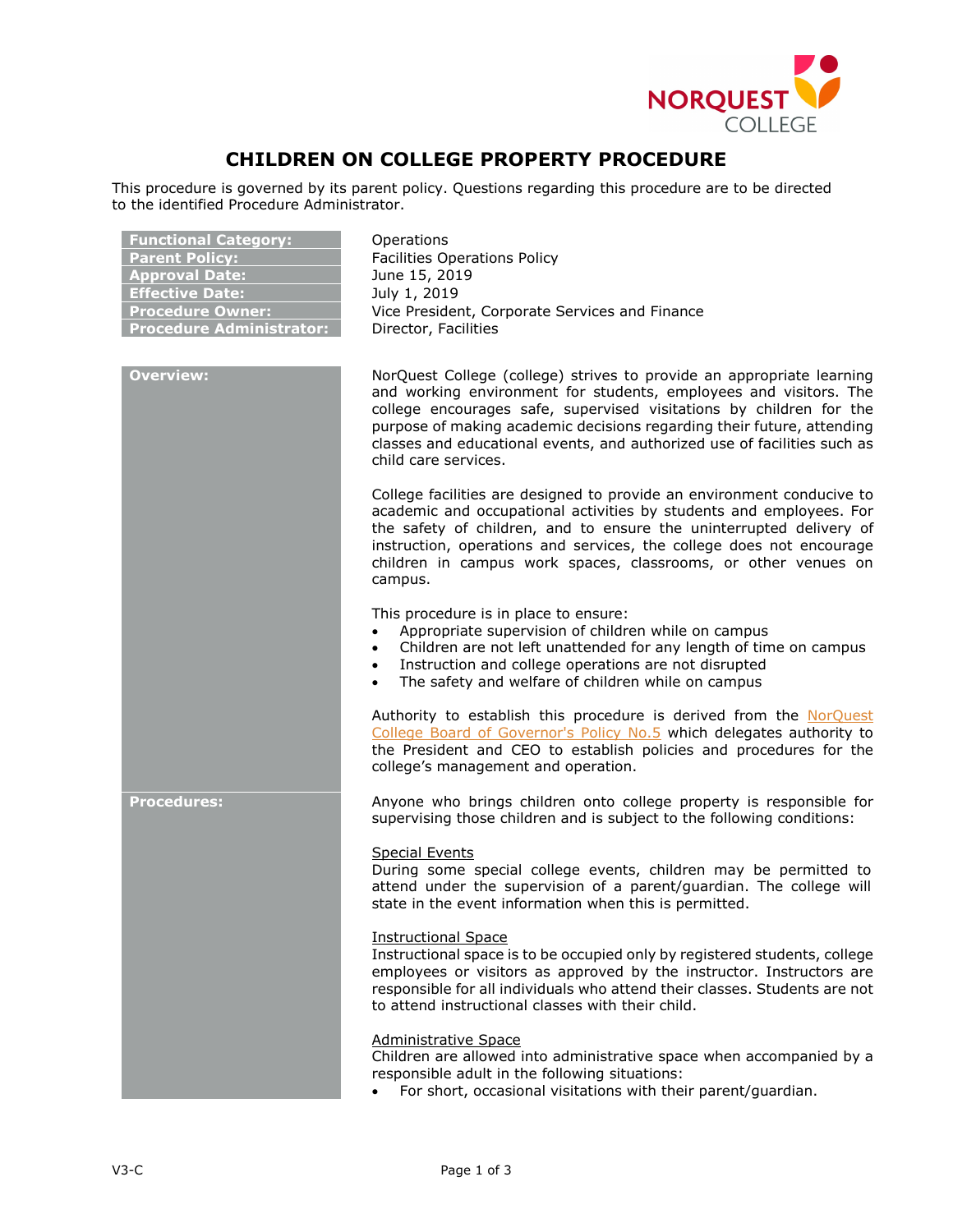

- As part of a program, function or event where the college advises that children may attend (college events, bring-your-child-to-work, etc.).
- For exceptions as may be approved by the college.

### Child Care Services

Children registered in childcare on campus must be dropped off and picked up, by their parent/guardian, at locations and times determined by the childcare operator within the normal operating hours of the college. Children enrolled in childcare on campus are not permitted to be outside their designated areas and must be supervised at all times by the childcare operator.

### Restricted Areas

For safety reasons, children are not permitted in the following areas:

- Mechanical or electrical rooms
- Worksites or construction areas
- Maintenance shops
- Server/data centers/rooms or wiring closets
- Telecommunications rooms
- Duct/service shafts
- Janitorial rooms
- Storage or service rooms
- Laboratories (e.g. Hospitality Lab)
- Other areas that may be designated as restricted access

## **Reporting Unattended, Unsupervised or Disruptive Children**

Anyone observing unattended, unsupervised or disruptive children on college property is to immediately report this to Security at 780-644- 6245 so that appropriate actions can be taken.

Actions Regarding Unattended, Unsupervised or Disruptive Children

- Facilities, Security personnel or others delegated by Facilities, will attempt to locate the parent/guardian of a child deemed to be unattended, unsupervised or disruptive.
	- o Parents/guardians will be asked to appropriately supervise or control their child. A parent/guardian who does not correct the situation may be asked to leave college property along with their child.
	- o The child may be moved to a room or area until their parent/guardian is found or while waiting for authorities to respond. When this occurs, the child is to be placed under the supervision of no less than two responsible adults.
- If after a reasonable attempt is made to locate the parent/guardian and they cannot be found, Facilities, Security personnel or college counsellors may, at their discretion, based on the circumstances, the apparent age of the child and consideration for their safety and well-being, call the appropriate authorities (Child Welfare, Police, etc.) to take over the care and control of the child.

**Definitions: Administrative Space**: means offices, office suites, work stations, work spaces or other college locations not typically open to the general public.

**Child**: means any person who is under the apparent age of 16 years.